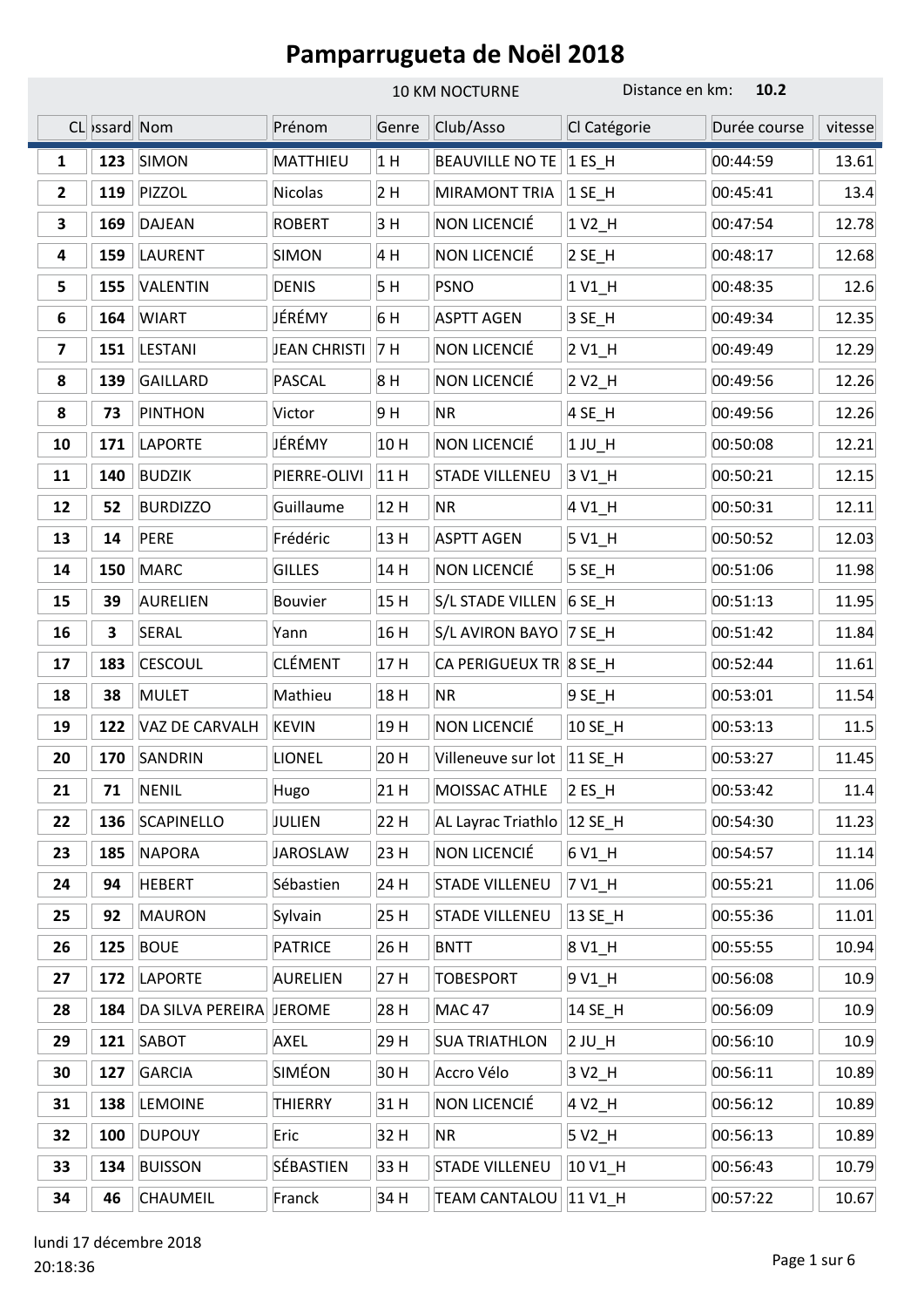|    |              |                              |                    | 10 KM NOCTURNE |                         | Distance en km:<br>10.2 |              |         |
|----|--------------|------------------------------|--------------------|----------------|-------------------------|-------------------------|--------------|---------|
|    | CL ssard Nom |                              | Prénom             | Genre          | Club/Asso               | Cl Catégorie            | Durée course | vitesse |
| 35 | 132          | PEREIRA                      | DAVID              | 35H            | NON LICENCIÉ            | 15 SE_H                 | 00:57:31     | 10.64   |
| 36 | 33           | <b>ESCOTS</b>                | Jean-pierre        | 36 H           | LAROQUE TIMBA           | 6 V2_H                  | 00:57:35     | 10.63   |
| 37 | 175          | <b>SCHWEIZER</b>             | <b>EUGENIE</b>     | 1F             | <b>GXT</b>              | $1$ SE_F                | 00:57:42     | 10.61   |
| 38 | 176          | <b>RATIA</b>                 | SYLVAIN            | 37 H           | NON LICENCIÉ            | 12 V1_H                 | 00:57:54     | 10.57   |
| 39 | 188          | <b>SCHMITT</b>               | <b>OLIVIER</b>     | 38 H           | NON LICENCIÉ            | 13 V1_H                 | 00:58:58     | 10.38   |
| 40 | 178          | <b>DELVOLVE</b>              | <b>THIERRY</b>     | 39 H           | TRAIL DES SOURC         | 14 V1_H                 | 00:58:59     | 10.38   |
| 41 | 179          | <b>WYDRA</b>                 | <b>FRANCK</b>      | 40 H           | TRAIL DES SOURC         | 7 V <sub>2_</sub> H     | 00:59:11     | 10.34   |
| 42 | 105          | PRADAL                       | Gerard             | 41 H           | <b>NR</b>               | 8 V <sub>2_</sub> H     | 00:59:34     | 10.27   |
| 43 | 103          | <b>CARBONNEL</b>             | Isabelle           | 2F             | <b>NR</b>               | $1$ V <sub>1</sub> $_F$ | 00:59:54     | 10.22   |
| 44 | 168          | <b>COSTES</b>                | <b>JEAN PIERRE</b> | 42 H           | NON LICENCIÉ            | 9 V <sub>2_</sub> H     | 00:59:57     | 10.21   |
| 45 | 4            | <b>GRABARSKI</b>             | Thierry            | 43 H           | <b>PSNO</b>             | 15 V1_H                 | 00:59:59     | 10.2    |
| 46 | 149          | MASSOU                       | <b>CYRIL</b>       | 44 H           | NON LICENCIÉ            | 16 SE H                 | 01:00:02     | 10.19   |
| 47 | 143          | <b>FONTANIE</b>              | <b>DIDIER</b>      | 45 H           | NON LICENCIÉ            | 16 V1_H                 | 01:00:30     | 10.12   |
| 48 | 98           | <b>BONNAFOUS</b>             | Léa                | 3F             | <b>NR</b>               | $1$ ES_F                | 01:00:38     | 10.09   |
| 49 | 187          | <b>MARTIN</b>                | <b>EMILIEN</b>     | 46 H           | NON LICENCIÉ            | 17 SE_H                 | 01:01:08     | 10.01   |
| 50 | 163          | LAPOUJADE                    | <b>CEDRIC</b>      | 47 H           | AL LAYRAC TRIAT         | 17 V1_H                 | 01:03:11     | 9.69    |
| 50 | 53           | <b>CASALI</b>                | Gil                | 48 H           | CLUB ATHLETIQU          | 10 V <sub>2_</sub> H    | 01:03:11     | 9.69    |
| 52 | 79           | <b>DIOUF</b>                 | Abel               | 49 H           | <b>NR</b>               | 18 V1_H                 | 01:03:12     | 9.68    |
| 53 | 114          | <b>TANTIN</b>                | Jérôme             | 50H            | A. L. LAYRAC TRIA       | 18 SE_H                 | 01:03:13     | 9.68    |
| 53 | 29           | <b>ABRANTES ACURC Manuel</b> |                    | 51 H           | <b>NR</b>               | 19 V1_H                 | 01:03:13     | 9.68    |
| 55 | 12           | <b>LAMBERT</b>               | Jean-yves          | 52 H           | <b>NR</b>               | 20 V1_H                 | 01:03:14     | 9.68    |
| 55 | 64           | <b>PERCHICOT</b>             | Jean-bruno         | 53 H           | <b>SUA TRI</b>          | 11 V <sub>2_</sub> H    | 01:03:14     | 9.68    |
| 57 | 19           | <b>DELBOSQ</b>               | Eric               | 54 H           | <b>NR</b>               | 12 V2_H                 | 01:03:18     | 9.67    |
| 58 | 36           | NAVARRE                      | Amélie             | 4F             | <b>NR</b>               | $2$ SE_F                | 01:03:27     | 9.65    |
| 59 | 21           | <b>TAURAN</b>                | Sylvain            | 55 H           | <b>NR</b>               | 21 V1_H                 | 01:03:32     | 9.63    |
| 60 | 32           | <b>MARCUZ</b>                | Stéphane           | 56 H           | <b>NR</b>               | 22 V1_H                 | 01:03:42     | 9.61    |
| 61 | 101          | <b>LAMOTHE</b>               | Christophe         | 57 H           | A. L. LAYRAC TRIA       | 23 V1_H                 | 01:03:47     | 9.59    |
| 62 | 25           | <b>LANDAIS</b>               | Pierre             | 58 H           | TEAM RÉRÉ               | 24 V1_H                 | 01:04:07     | 9.55    |
| 63 | 157          | <b>DELPUCH</b>               | <b>CHRISTOPHE</b>  | 59H            | CABBE                   | 25 V1_H                 | 01:04:27     | 9.5     |
| 64 | 91           | <b>BRUGIDOU</b>              | Patrick            | 60 H           | CABE 47                 | 13 V2_H                 | 01:04:28     | 9.49    |
| 65 | 124          | LAVAYSSIERE                  | JULIEN             | 61 H           | NON LICENCIÉ            | 3 ES_H                  | 01:05:07     | 9.4     |
| 66 | 87           | <b>MARTY</b>                 | ALEXANDRA          | 5F             | <b>NR</b>               | $2 VI_F$                | 01:05:43     | 9.31    |
| 67 | 117          | <b>THOMAS</b>                | Sylvie             | 6F             | <b>ESPRIT TRAIL CHA</b> | 3 V <sub>1</sub> F      | 01:05:50     | 9.3     |
| 68 | 118          | ROUMANIE                     | Raphael            | 62 H           | <b>NR</b>               | 14 V <sub>2_</sub> H    | 01:05:51     | 9.29    |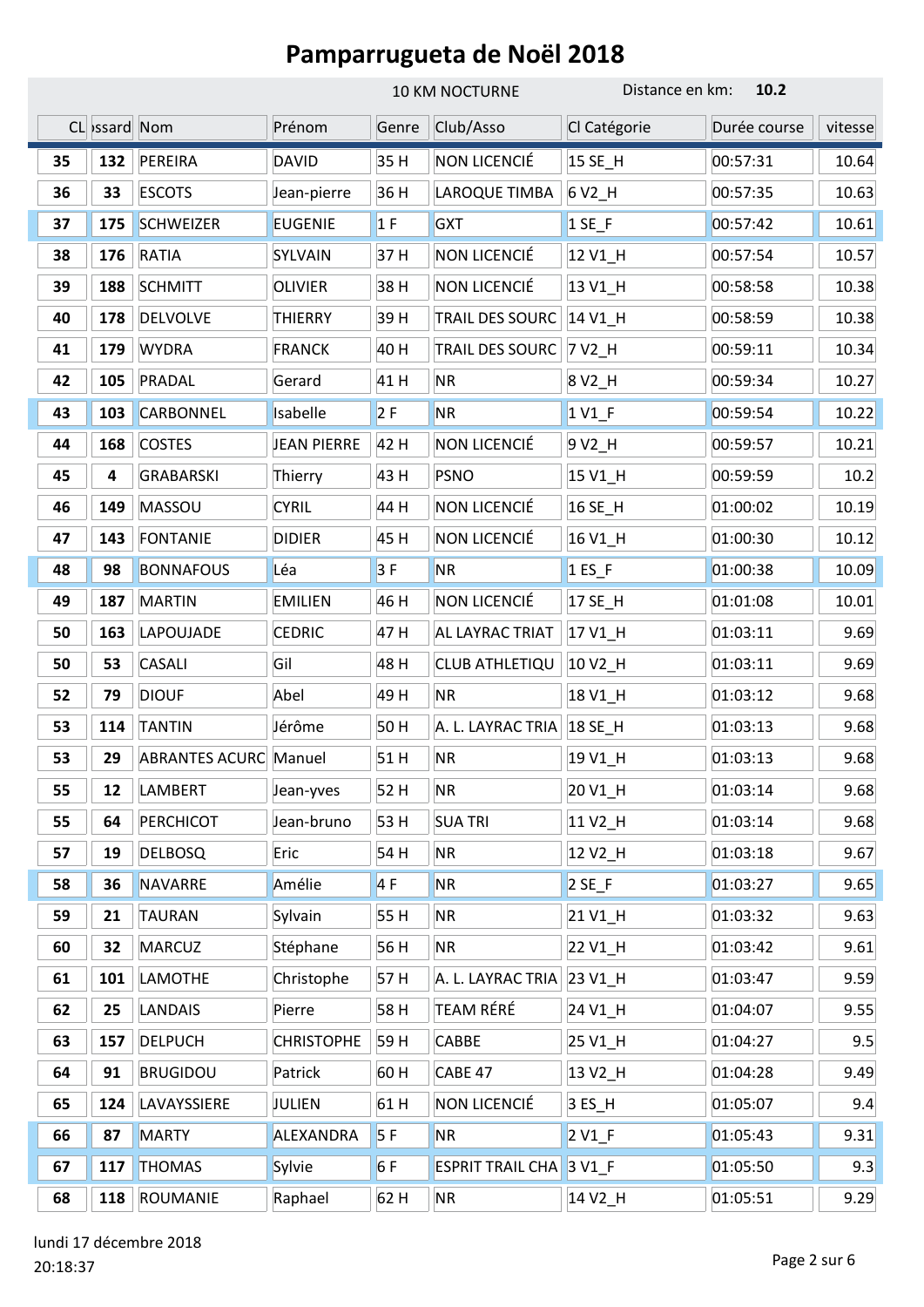|     |               |                       |                  |       | 10 KM NOCTURNE           | Distance en km:             | 10.2         |         |
|-----|---------------|-----------------------|------------------|-------|--------------------------|-----------------------------|--------------|---------|
|     | CL issard Nom |                       | Prénom           | Genre | Club/Asso                | Cl Catégorie                | Durée course | vitesse |
| 69  | 56            | <b>TOVO</b>           | <b>Brice</b>     | 63 H  | <b>NR</b>                | 19 SE H                     | 01:05:56     | 9.28    |
| 70  | 23            | <b>DEAUZE</b>         | Philippe         | 64 H  | <b>NR</b>                | 26 V1_H                     | 01:06:07     | 9.26    |
| 71  | 65            | <b>FRAYSSE</b>        | Franck           | 65H   | CABE 47 VTT AGE          | 27 V1_H                     | 01:06:28     | 9.21    |
| 72  | 128           | <b>ARES</b>           | <b>LAURENT</b>   | 66 H  | <b>Trail des Sources</b> | 28 V1_H                     | 01:06:37     | 9.19    |
| 73  | 83            | <b>SEGOL</b>          | Anne Marie       | 7F    | <b>STADE VILLENEU</b>    | 4 V <sub>1</sub> F          | 01:06:39     | 9.18    |
| 74  | 90            | <b>LEBLANC</b>        | <b>PASCAL</b>    | 67 H  | <b>STADE VILLENEU</b>    | 29 V1_H                     | 01:06:40     | 9.18    |
| 75  | 40            | <b>OBDAM</b>          | Romain           | 68 H  | <b>NR</b>                | 20 SE_H                     | 01:06:58     | 9.14    |
| 76  | 162           | <b>DELBOSC</b>        | SANDRINE         | 8F    | AL LAYRAC TRIAT          | 5 V1_F                      | 01:07:03     | 9.13    |
| 77  | 60            | LALANE                | Julien           | 69 H  | <b>NR</b>                | 30 V1_H                     | 01:07:18     | 9.09    |
| 78  | 66            | <b>CAVAILLE</b>       | Vincent          | 70 H  | <b>CAVAILLE ACADE</b>    | 3 JU_H                      | 01:07:42     | 9.04    |
| 79  | 37            | <b>NAVARRE</b>        | Julien           | 71 H  | <b>NR</b>                | 21 SE_H                     | 01:07:44     | 9.04    |
| 80  | 77            | <b>DOUAILIN</b>       | Laurent          | 72 H  | SU AGEN TRIATHL 15 V2 H  |                             | 01:08:07     | 8.98    |
| 81  | 154           | VALENTIN              | EMMANUELL        | 9F    | PSNO                     | 6 V1_F                      | 01:08:14     | 8.97    |
| 82  | 58            | <b>DORDE</b>          | Sarah            | 10F   | <b>NR</b>                | $3 SE_F$                    | 01:08:38     | 8.92    |
| 83  | 130           | LAMY                  | SEBASTIEN        | 73 H  | <b>VILLENEUVE SUR</b>    | 22 SE_H                     | 01:08:50     | 8.89    |
| 84  | 153           | <b>NICOLLAS</b>       | <b>OLIVIER</b>   | 74 H  | NON LICENCIÉ             | 23 SE_H                     | 01:09:11     | 8.85    |
| 85  | 144           | <b>BARRAT</b>         | <b>JEAN LUC</b>  | 75 H  | <b>NR</b>                | 31 V1_H                     | 01:09:22     | 8.82    |
| 86  | 81            | RONDEAU               | Erwan            | 76 H  | <b>NR</b>                | 32 V1 H                     | 01:09:57     | 8.75    |
| 87  | 82            | <b>THIVOLLE</b>       | Tamlyn           | 11F   | <b>NR</b>                | $4$ SE_F                    | 01:09:58     | 8.75    |
| 88  | 22            | <b>LOHIER</b>         | Franck           | 77 H  | <b>NR</b>                | 16 V <sub>2_</sub> H        | 01:10:33     | 8.67    |
| 89  | 30            | LANNES                | Marie            | 12F   | MOISSAC ATHLÉ            | $1 \text{V2}$ <sub>-F</sub> | 01:10:42     | 8.66    |
| 90  | 86            | <b>BOISSEAU</b>       | Christel         | 78 H  | <b>NR</b>                | 24 SE_H                     | 01:11:05     | 8.61    |
| 91  | 148           | <b>SCHEROLLER</b>     | <b>DENIS</b>     | 79 H  | <b>TRIATHLON VILLE</b>   | 17 V2 H                     | 01:11:25     | 8.57    |
| 92  | 95            | <b>BONNAFOUS</b>      | Jean-françois    | 80 H  | <b>NR</b>                | 18 V2_H                     | 01:11:29     | 8.56    |
| 93  | 131           | <b>CONDUCHE</b>       | YOHANN           | 81 H  | NON LICENCIÉ             | 25 SE_H                     | 01:11:33     | 8.55    |
| 94  | 147           | <b>GUILMAIN</b>       | <b>NICOLAS</b>   | 82 H  | Non Licencié             | 26 SE_H                     | 01:12:00     | 8.5     |
| 95  | 18            | <b>CILIBERTI</b>      | Léa              | 13F   | MOISSAC ATHLE            | $5$ SE_F                    | 01:12:04     | 8.49    |
| 96  | 111           | <b>BIELLE BIARREY</b> | Laurent          | 83 H  | CABE 47                  | 19 V2_H                     | 01:12:22     | 8.46    |
| 97  | 161           | <b>MOLINIER</b>       | <b>CHRISTIAN</b> | 84 H  | <b>NAZAIRIENS</b>        | 20 V <sub>2_</sub> H        | 01:12:28     | 8.45    |
| 98  | 113           | <b>DIEVART</b>        | Cyril            | 85 H  | <b>VRF</b>               | 33 V1_H                     | 01:12:29     | 8.44    |
| 99  | 31            | <b>MARCUZ</b>         | Aurélie          | 14F   | MOISSAC ATHLÉ            | $7V1_F$                     | 01:13:17     | 8.35    |
| 99  | 35            | <b>MENARD</b>         | Delphine         | 15F   | MOISSAC ATHLÉ            | 8 V1 F                      | 01:13:17     | 8.35    |
| 101 | 137           | <b>MAURIN</b>         | <b>DAVID</b>     | 86 H  | NON LICENCIÉ             | 34 V1_H                     | 01:14:06     | 8.26    |
| 102 | 20            | <b>DELBOSQ</b>        | Marine           | 16F   | <b>NR</b>                | $6$ SE_F                    | 01:14:48     | 8.18    |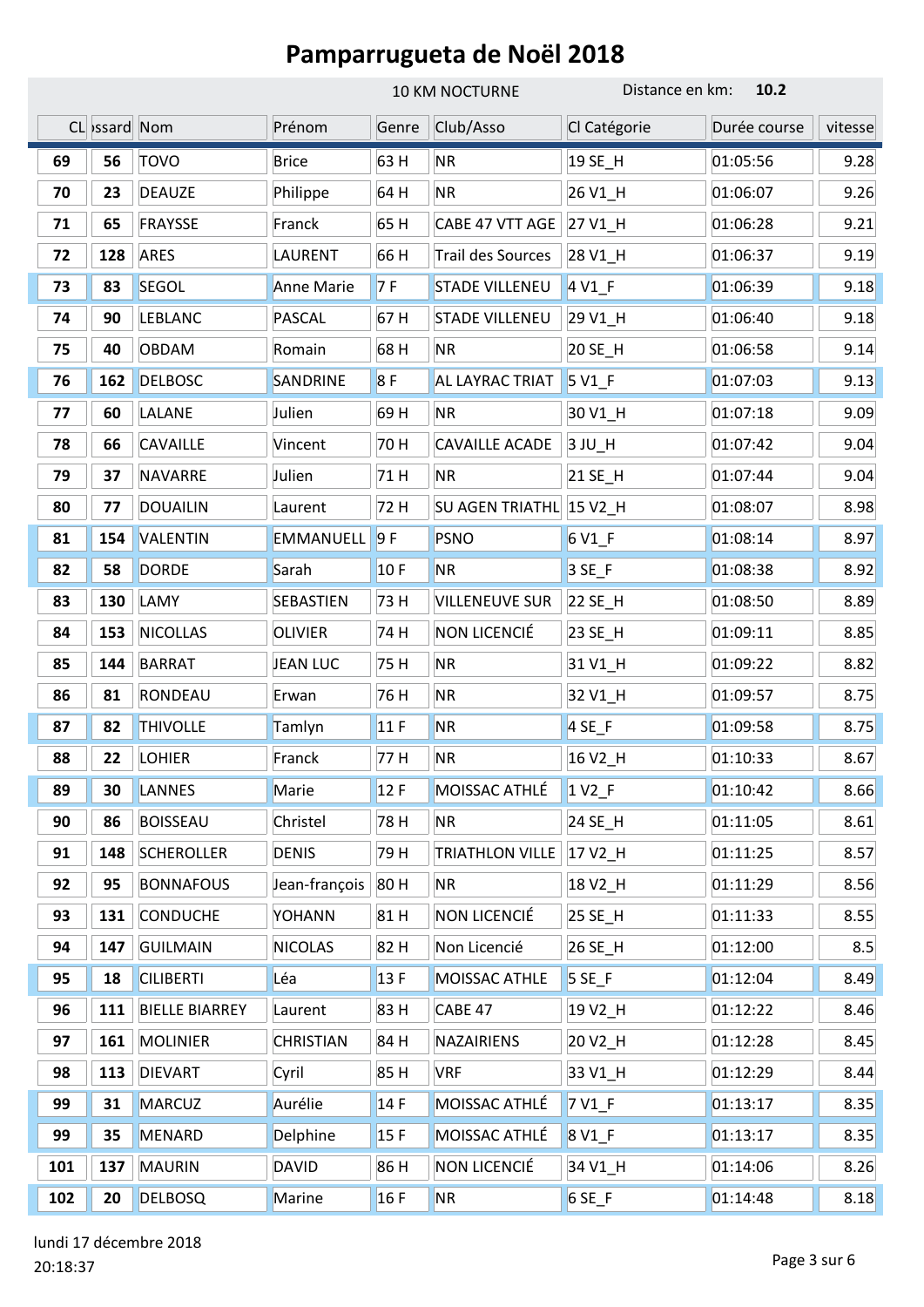|     |               |                  |                |       | <b>10 KM NOCTURNE</b>  | Distance en km:      | 10.2         |         |
|-----|---------------|------------------|----------------|-------|------------------------|----------------------|--------------|---------|
|     | CL Issard Nom |                  | Prénom         | Genre | Club/Asso              | Cl Catégorie         | Durée course | vitesse |
| 103 | 26            | <b>BIAU</b>      | Christophe     | 87H   | MOISSAC ATHLE          | 35 V1_H              | 01:15:02     | 8.16    |
| 104 | 27            | <b>BIAU</b>      | Nelly          | 17F   | MOISSAC ATHLÉ          | 9 V1 F               | 01:15:04     | 8.15    |
| 105 | 28            | <b>BIAU</b>      | Marine         | 18F   | MOISSAC ATHLÉ          | $1 CA_F$             | 01:15:05     | 8.15    |
| 106 | 99            | <b>DUTHEIL</b>   | Amandine       | 19F   | <b>NR</b>              | 7 SE_F               | 01:15:39     | 8.09    |
| 107 | 55            | <b>DUMORTIER</b> | <b>QUENTIN</b> | 88 H  | <b>NR</b>              | 27 SE_H              | 01:15:40     | 8.09    |
| 108 | 74            | LAUGA            | Martin         | 89 H  | <b>NR</b>              | 28 SE_H              | 01:16:00     | 8.05    |
| 109 | 43            | <b>DECREME</b>   | Stéphane       | 90 H  | <b>NR</b>              | 36 V1_H              | 01:16:05     | 8.04    |
| 110 | 57            | <b>CASTET</b>    | Gregory        | 91 H  | <b>NR</b>              | 37 V1_H              | 01:16:06     | 8.04    |
| 111 | 61            | SABATINO         | Jérôme         | 92 H  | <b>NR</b>              | 38 V1 H              | 01:16:07     | 8.04    |
| 112 | 186           | PIZZOL           | <b>DAMIEN</b>  | 93 H  | NON LICENCIÉ           | 29 SE_H              | 01:16:15     | 8.03    |
| 113 | 135           | PEREIRA          | <b>ALEXIS</b>  | 94 H  | NON LICENCIÉ           | 30 SE_H              | 01:16:33     | 7.99    |
| 114 | 126           | <b>BLARET</b>    | <b>ARNAUD</b>  | 95 H  | NON LICENCIÉ           | 39 V1_H              | 01:16:56     | 7.95    |
| 115 | 75            | <b>RESSAYRE</b>  | Jean Marc      | 96 H  | <b>NR</b>              | 21 V2_H              | 01:17:58     | 7.85    |
| 115 | 5             | <b>BRUCK</b>     | Guillaume      | 97 H  | <b>NR</b>              | 40 V1_H              | 01:17:58     | 7.85    |
| 115 | 129           | <b>LODETTI</b>   | <b>ERIC</b>    | 98 H  | <b>TRAIL DES SOURC</b> | 22 V <sub>2_</sub> H | 01:17:58     | 7.85    |
| 118 | 160           | <b>SIRBEN</b>    | <b>SERGE</b>   | 99 H  | <b>ACS ST NAZAIRE</b>  | $1V3$ _H             | 01:17:59     | 7.85    |
| 119 | 142           | <b>BERLAND</b>   | <b>CARINE</b>  | 20F   | Non Licencié           | 10 V1_F              | 01:18:10     | 7.83    |
| 119 | 141           | <b>TANDON</b>    | <b>VINCENT</b> | 100 H | Non Licencié           | 31 SE_H              | 01:18:10     | 7.83    |
| 121 | 47            | <b>DI NARDI</b>  | Alexandre      | 101 H | <b>NR</b>              | 32 SE_H              | 01:18:12     | 7.83    |
| 122 | 181           | POUJON           | <b>MICHEL</b>  | 102 H | NON LICENCIÉ           | 23 V2_H              | 01:18:54     | 7.76    |
| 123 | 182           | POUJON           | PAULINE        | 21F   | NON LICENCIÉ           | $2 CA$ F             | 01:18:55     | 7.76    |
| 124 | 97            | <b>BIETTE</b>    | Alain          | 103 H | <b>NR</b>              | 24 V2_H              | 01:19:07     | 7.74    |
| 125 | 6             | <b>DELANNOY</b>  | Cecile         | 22F   | <b>NR</b>              | 8 SE_F               | 01:19:25     | 7.71    |
| 126 | 7             | <b>TUFFAL</b>    | Christophe     | 104 H | CYCLO ESPÉRANC         | 41 V1_H              | 01:19:26     | 7.7     |
| 127 | 116           | <b>DELBOULBE</b> | Christian      | 105 H | <b>NR</b>              | 25 V2_H              | 01:19:40     | 7.68    |
| 128 | 152           | <b>NENIL</b>     | <b>MYRIAM</b>  | 23 F  | MOISSAC ATHLE          | 11 V1_F              | 01:19:45     | 7.67    |
| 129 | 69            | <b>NENIL</b>     | Nicolas        | 106 H | MOISSAC ATHLE          | 42 V1_H              | 01:19:49     | 7.67    |
| 130 | 96            | <b>BONNAFOUS</b> | Marie          | 24F   | <b>NR</b>              | $3 CA_F$             | 01:20:37     | 7.59    |
| 131 | 72            | <b>CHAUDAGNE</b> | Lionel         | 107 H | <b>NR</b>              | 43 V1_H              | 01:21:16     | 7.53    |
| 132 | 93            | MARZORATO        | Karine         | 25F   | <b>NR</b>              | 12 V1_F              | 01:22:42     | 7.4     |
| 133 | 115           | <b>BEZOMBES</b>  | Thierry        | 108 H | <b>NR</b>              | 44 V1_H              | 01:22:44     | 7.4     |
| 134 | 167           | PRADAL           | <b>THEO</b>    | 109 H | NON LICENCIÉ           | $4$ ES_H             | 01:22:56     | 7.38    |
| 135 | 120           | <b>CAUBEL</b>    | Virginie       | 26F   | <b>ENTENTE STADE</b>   | 13 V1_F              | 01:23:00     | 7.37    |
| 136 | 110           | TEIXEIRA         | Alison         | 27F   | <b>NR</b>              | $9$ SE_F             | 01:23:01     | 7.37    |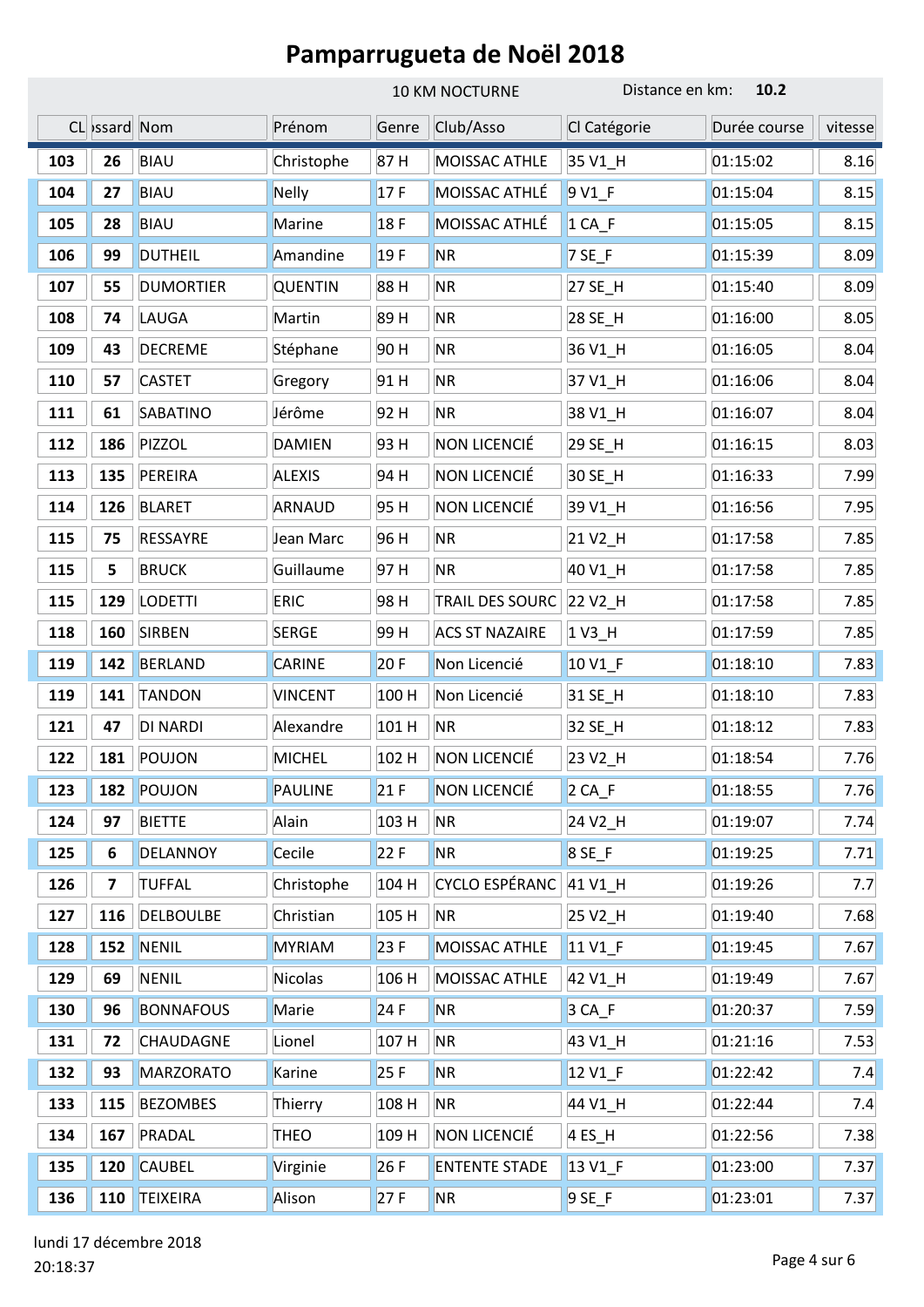|     |               |                  |                   | 10 KM NOCTURNE |                        | 10.2<br>Distance en km: |              |         |
|-----|---------------|------------------|-------------------|----------------|------------------------|-------------------------|--------------|---------|
|     | CL issard Nom |                  | Prénom            | Genre          | Club/Asso              | Cl Catégorie            | Durée course | vitesse |
| 137 | 51            | <b>BASTIANI</b>  | Chloé             | 28F            | <b>NR</b>              | 10 SE F                 | 01:23:02     | 7.37    |
| 138 | 177           | <b>FAUROUS</b>   | <b>FATIMA</b>     | 29F            | NON LICENCIÉ           | 14 V1 F                 | 01:23:53     | 7.3     |
| 139 | 10            | <b>BOUCHOU</b>   | Laurence          | 30F            | <b>NR</b>              | 15 V1_F                 | 01:23:54     | 7.29    |
| 139 | 156           | <b>PICHARD</b>   | <b>MICHEL</b>     | 110H           | <b>AFCF Foulayronn</b> | 2 V3_H                  | 01:23:54     | 7.29    |
| 141 | 11            | <b>BOUCHOU</b>   | Thierry           | 111 H          | <b>NR</b>              | 45 V1_H                 | 01:23:58     | 7.29    |
| 142 | 89            | <b>BOUCHAIN</b>  | Emmanuelle        | 31F            | S/L STADE VILLEN       | 16 V1_F                 | 01:26:32     | 7.07    |
| 143 | 107           | <b>DUCOS</b>     | Rémi              | 112 H          | <b>EAURIZON SPORT</b>  | 33 SE_H                 | 01:27:46     | 6.97    |
| 143 | 106           | <b>DUPUY</b>     | Teddy             | 113 H          | <b>EAURIZON SPORT</b>  | 34 SE_H                 | 01:27:46     | 6.97    |
| 145 | 145           | <b>NAVARRO</b>   | GÉRALDINE         | 32F            | <b>STADE VILLENEU</b>  | 17 V1_F                 | 01:28:28     | 6.92    |
| 146 | 48            | <b>BOURDIAU</b>  | Stephane          | 114 H          | <b>NR</b>              | 46 V1_H                 | 01:28:33     | 6.91    |
| 147 | 88            | <b>CAUWEL</b>    | Pascale           | 33 F           | <b>SUA ET AFCF</b>     | $2 V2_F$                | 01:29:14     | 6.86    |
| 148 | 173           | VANHAELEMEERC    | <b>ISABELLE</b>   | 34 F           | <b>BNTT</b>            | 18 V1_F                 | 01:29:15     | 6.86    |
| 149 | 174           | <b>STROOBANT</b> | AURÉLIE           | 35 F           | <b>BEAUVILLE NO TE</b> | 1BE                     | 01:29:16     | 6.86    |
| 150 | 13            | LAMBERT          | Geraldine         | 36 F           | <b>NR</b>              | 19 V1_F                 | 01:30:10     | 6.79    |
| 151 | 68            | <b>COCURON</b>   | Celine            | 37F            | <b>CABBE</b>           | 11 SE_F                 | 01:34:14     | 6.49    |
| 152 | 15            | <b>PERE</b>      | Alexandra         | 38 F           | <b>ASPTT AGEN</b>      | 12 SE_F                 | 01:34:15     | 6.49    |
| 153 | 16            | <b>SERRES</b>    | Marjorie          | 39F            | <b>NR</b>              | 13 SE_F                 | 01:36:51     | 6.32    |
| 153 | 17            | <b>MARES</b>     | Vincent           | 115 H          | <b>NR</b>              | 35 SE_H                 | 01:36:51     | 6.32    |
| 155 | 165           | <b>PIVIDORI</b>  | <b>CLAIRE</b>     | 40 F           | NON LICENCIÉ           | 14 SE_F                 | 01:37:16     | 6.29    |
| 156 | 166           | ROUSSARIE        | <b>CLÉMENCE</b>   | 41 F           | NON LICENCIÉ           | 15 SE_F                 | 01:37:17     | 6.29    |
| 157 | 45            | <b>GUIBERT</b>   | Philippe          | 116 H          | <b>NR</b>              | 3 V3_H                  | 01:39:34     | 6.15    |
| 157 | 44            | <b>GUIBERT</b>   | Patricia          | 42 F           | <b>SU AGEN</b>         | 1 V3_F                  | 01:39:34     | 6.15    |
| 159 | 133           | LE DIOURON       | <b>RENE</b>       | 117H           | <b>ACCRO VELO</b>      | 4 V3_H                  | 01:39:35     | 6.15    |
| 160 | 112           | <b>GUIBERT</b>   | Camille           | 43 F           | <b>SUA</b>             | 16 SE_F                 | 01:39:36     | 6.14    |
| 161 | 41            | SOULIE           | Marie-ange        | 44 F           | <b>NR</b>              | 20 V1_F                 | 01:39:37     | 6.14    |
| 162 | 8             | <b>RYBERON</b>   | Amandine          | 45 F           | <b>NR</b>              | 21 V1_F                 | 01:39:38     | 6.14    |
| 163 | 146           | <b>RICHARD</b>   | <b>MAXIME</b>     | 118 H          | NON LICENCIÉ           | 36 SE_H                 | 01:40:03     | 6.12    |
| 164 | 85            | <b>STABIK</b>    | Jennifer          | 46 F           | <b>NR</b>              | 22 V1_F                 | 01:43:17     | 5.93    |
| 165 | 84            | <b>STABIK</b>    | Damien            | 119H           | <b>NR</b>              | 37 SE_H                 | 01:43:19     | 5.92    |
| 166 | 108           | <b>PUJOS</b>     | Valentin          | 120H           | <b>EAURIZON SPORT</b>  | 38 SE_H                 | 01:44:22     | 5.86    |
| 167 | 70            | <b>NOILHAN</b>   | Jennifer          | 47 F           | <b>NR</b>              | 17 SE_F                 | 01:47:03     | 5.72    |
| 168 | 158           | <b>DUPOUY</b>    | <b>MARIE LAUR</b> | 48 F           | NON LICENCIÉ           | $3 V2_F$                | 01:47:57     | 5.67    |
| 169 | 54            | CASALI           | Caroline          | 49 F           | <b>NR</b>              | 4 V <sub>2_F</sub>      | 01:47:58     | 5.67    |
| 170 | 102           | <b>LAURENCE</b>  | Pierre            | 50F            | <b>NR</b>              | $5 V2_F$                | 01:49:01     | 5.61    |